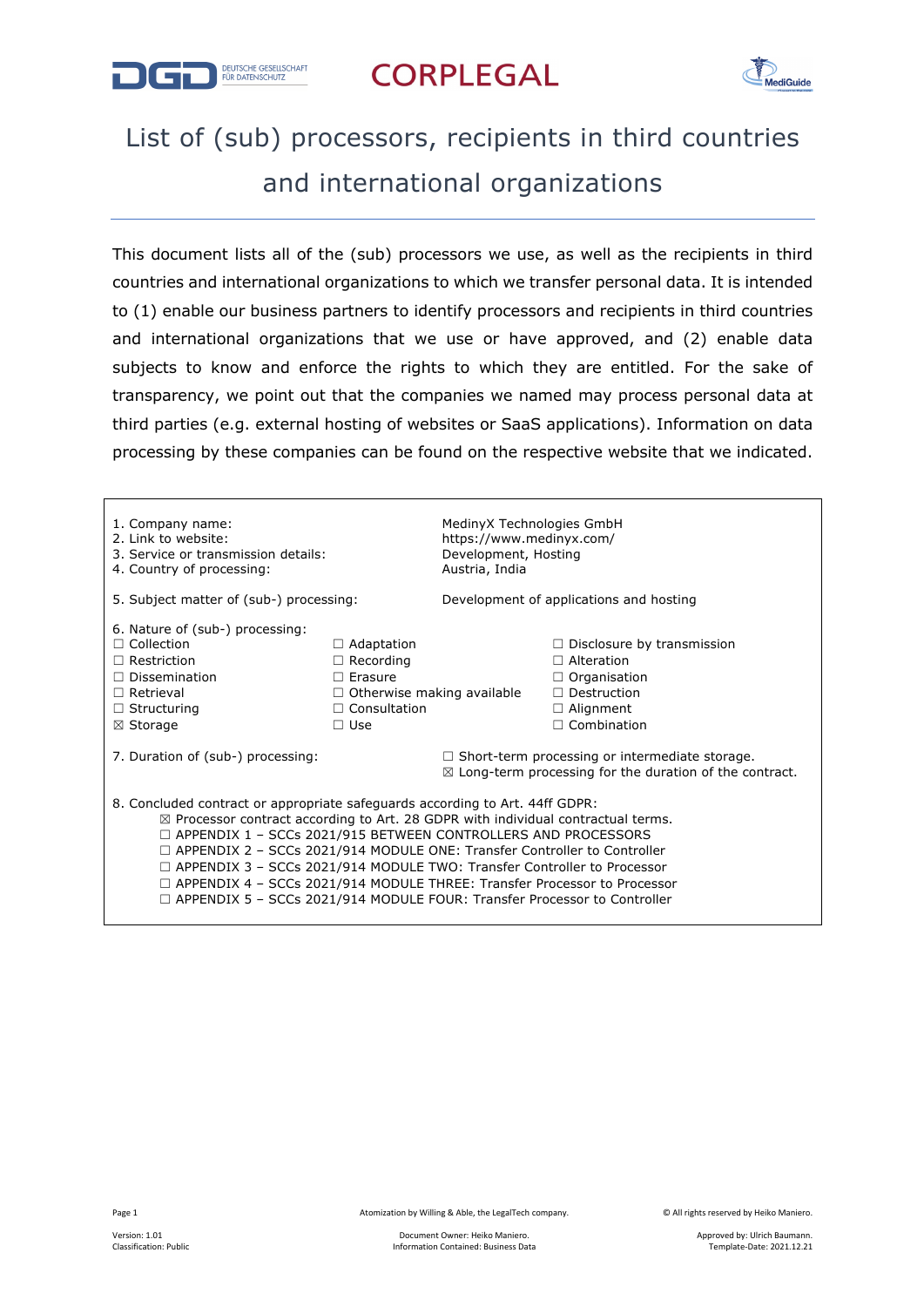

**CORPLEGAL** 



| 1. Company name:<br>2. Link to website:<br>3. Service or transmission details:<br>4. Country of processing:                                                                                                                                                                                                                                                                                                                                                                                                                                                                |                                                                                                                                   | Intermedia<br>https://www.intermedia.com/<br>Cloud Communications<br><b>USA</b>                                             |                                                                                                                                                    |  |
|----------------------------------------------------------------------------------------------------------------------------------------------------------------------------------------------------------------------------------------------------------------------------------------------------------------------------------------------------------------------------------------------------------------------------------------------------------------------------------------------------------------------------------------------------------------------------|-----------------------------------------------------------------------------------------------------------------------------------|-----------------------------------------------------------------------------------------------------------------------------|----------------------------------------------------------------------------------------------------------------------------------------------------|--|
| 5. Subject matter of (sub-) processing:                                                                                                                                                                                                                                                                                                                                                                                                                                                                                                                                    |                                                                                                                                   | Emails, and Office 365 Support                                                                                              |                                                                                                                                                    |  |
| 6. Nature of (sub-) processing:<br>$\Box$ Collection<br>$\Box$ Restriction<br>$\Box$ Dissemination<br>$\Box$ Retrieval<br>$\boxtimes$ Structuring<br>$\Box$ Storage                                                                                                                                                                                                                                                                                                                                                                                                        | $\Box$ Adaptation<br>$\Box$ Recording<br>$\Box$ Erasure<br>□ Otherwise making available<br>$\Box$ Consultation<br>$\Box$ Use      |                                                                                                                             | $\Box$ Disclosure by transmission<br>$\Box$ Alteration<br>$\boxtimes$ Organisation<br>$\Box$ Destruction<br>$\Box$ Alignment<br>$\Box$ Combination |  |
| 7. Duration of (sub-) processing:                                                                                                                                                                                                                                                                                                                                                                                                                                                                                                                                          |                                                                                                                                   | $\Box$ Short-term processing or intermediate storage.<br>$\boxtimes$ Long-term processing for the duration of the contract. |                                                                                                                                                    |  |
| 8. Concluded contract or appropriate safeguards according to Art. 44ff GDPR:<br>$\Box$ Processor contract according to Art. 28 GDPR with individual contractual terms.<br>□ APPENDIX 1 - SCCs 2021/915 BETWEEN CONTROLLERS AND PROCESSORS<br>$\Box$ APPENDIX 2 - SCCs 2021/914 MODULE ONE: Transfer Controller to Controller<br>⊠ APPENDIX 3 - SCCs 2021/914 MODULE TWO: Transfer Controller to Processor<br>$\Box$ APPENDIX 4 - SCCs 2021/914 MODULE THREE: Transfer Processor to Processor<br>□ APPENDIX 5 - SCCs 2021/914 MODULE FOUR: Transfer Processor to Controller |                                                                                                                                   |                                                                                                                             |                                                                                                                                                    |  |
|                                                                                                                                                                                                                                                                                                                                                                                                                                                                                                                                                                            |                                                                                                                                   |                                                                                                                             |                                                                                                                                                    |  |
| 1. Company name:<br>2. Link to website:<br>3. Service or transmission details:<br>4. Country of processing:                                                                                                                                                                                                                                                                                                                                                                                                                                                                |                                                                                                                                   |                                                                                                                             |                                                                                                                                                    |  |
|                                                                                                                                                                                                                                                                                                                                                                                                                                                                                                                                                                            |                                                                                                                                   | Microsoft Corp.<br>https://www.office.com/<br>Hosting<br><b>USA</b>                                                         |                                                                                                                                                    |  |
| 5. Subject matter of (sub-) processing:                                                                                                                                                                                                                                                                                                                                                                                                                                                                                                                                    |                                                                                                                                   | Hosting of Office 365                                                                                                       |                                                                                                                                                    |  |
| 6. Nature of (sub-) processing:<br>$\Box$ Collection<br>$\Box$ Restriction<br>$\Box$ Dissemination<br>$\Box$ Retrieval<br>$\Box$ Structuring<br>⊠ Storage                                                                                                                                                                                                                                                                                                                                                                                                                  | $\Box$ Adaptation<br>$\Box$ Recording<br>$\Box$ Erasure<br>$\Box$ Otherwise making available<br>$\Box$ Consultation<br>$\Box$ Use |                                                                                                                             | $\Box$ Disclosure by transmission<br>$\Box$ Alteration<br>$\Box$ Organisation<br>$\Box$ Destruction<br>$\Box$ Alignment<br>$\Box$ Combination      |  |
| 7. Duration of (sub-) processing:                                                                                                                                                                                                                                                                                                                                                                                                                                                                                                                                          |                                                                                                                                   |                                                                                                                             | □ Short-term processing or intermediate storage.<br>$\boxtimes$ Long-term processing for the duration of the contract.                             |  |